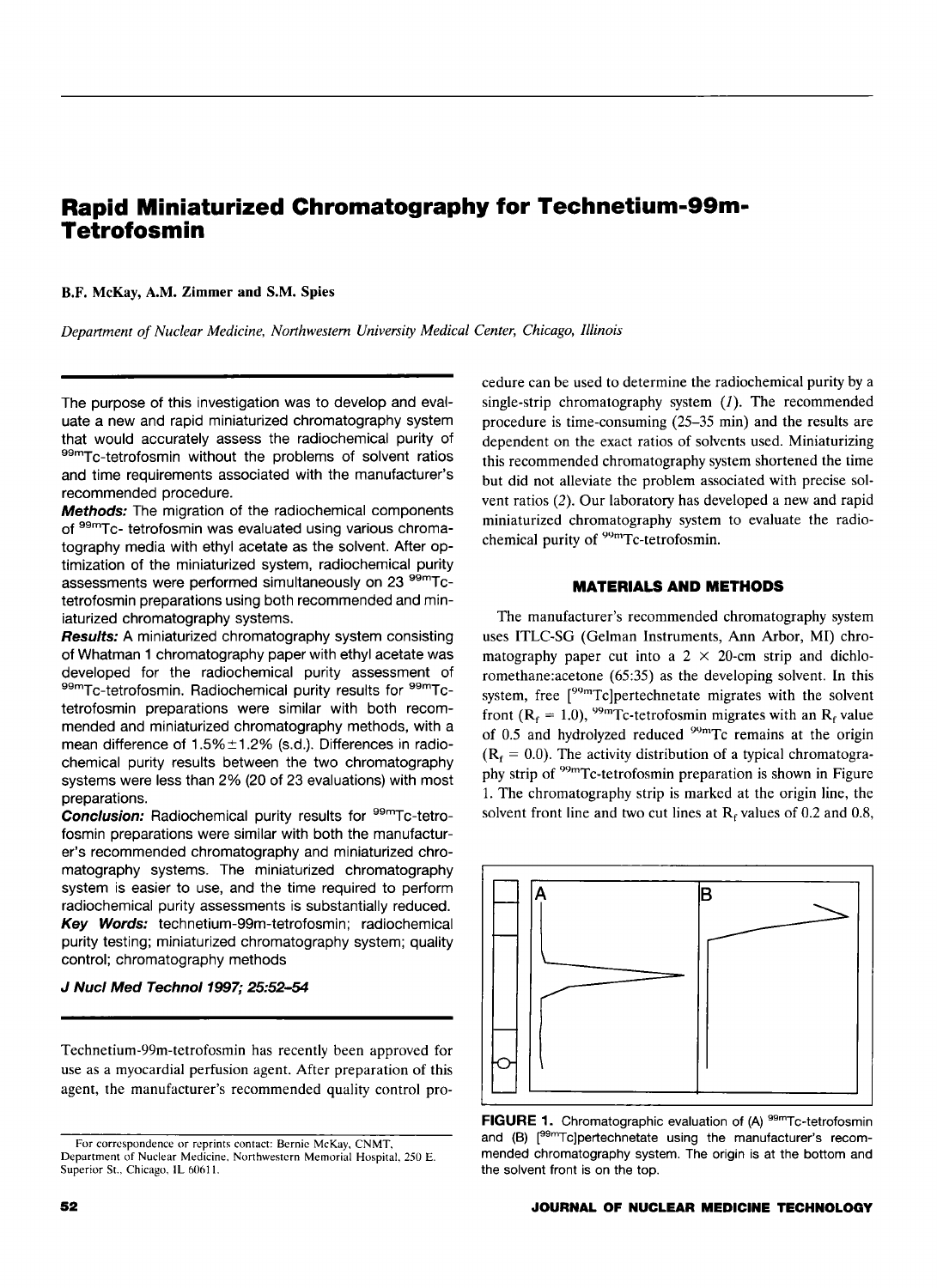## **TABLE 1 Migration of Technetium-99m-Tetrofosmin in Various Chromatography Media with Ethyl Acetate as the Solvent**

| Chromatography<br>media       | Solvent<br>system | 99mTc-tetrofosmin<br>migration<br>(R, value) |
|-------------------------------|-------------------|----------------------------------------------|
| Whatman 31ET                  | Ethyl acetate     | 0.3                                          |
| <b>Gelman Saturation Pads</b> | Ethyl acetate     | 0.5                                          |
| Whatman 17                    | Ethyl acetate     | 0.3                                          |
| Whatman 4                     | Ethyl acetate     | 0.6                                          |
| Whatman 3                     | Ethyl acetate     | 0.6                                          |
| Whatman 1                     | Ethyl acetate     | 0.9                                          |
| Whatman 2                     | Ethyl acetate     | 0.9                                          |
| Whatman 20                    | Ethyl acetate     | 1.0                                          |

respectively. After solvent development, the strip is cut into the three sections. The lower section contains the hydrolyzed reduced <sup>99m</sup>Tc component, the middle section <sup>99m</sup>Tc-tetrofosmin and the upper section free [<sup>99m</sup>Tc]pertechnetate.

Our laboratory initially investigated the migration of  $99mTc$ tetrofosmin in various chromatography media using ethyl acetate as the solvent system. Technetium-99m-tetrofosmin was spotted on  $1 \times 10$ -cm chromatography media, including Gelman saturation pads and Whatman chromatography papers No. 1, 2, 3, 4, 17, 20 and 31ET. Immediately after spotting, the chromatography strips were placed in ethyl acetate until the solvent migrated to the solvent front line. Chromatography strips were then removed, cut into 0.5-cm sections and each section counted for activity using a NaI well detector interfaced to a multichannel analyzer. The migration of <sup>99m</sup>Tc-tetrofosmin in various chromatography media is shown in Table 1. Results are listed in order from the most rapid {Whatman 31ET) to the slowest (Whatman 20) solvent migration times. From these results, Whatman 1 chromatography paper was chosen as the optimal chromatography media for use with ethyl acetate.

The new miniaturized chromatography procedure developed by our laboratory is shown in Table 2. This new procedure utilizes Whatman 1 chromatography paper cut into  $0.6 \times$ 6-cm strips with the origin and solvent front drawn 1.0 and 0.5 em from the bottom and the top of the strip, respectively. All lines are drawn using a pencil. The dimensions and the appropriate cut line for the miniaturized strips are depicted in Figure 2. The strip is developed in a single solvent, ethyl acetate. By using this procedure, multiple <sup>99m</sup>Tc-tetrofosmin and [<sup>99m</sup>Tc]pertechnetate preparations were spotted on the miniaturized strips, as outlined above, and placed in ethyl acetate until the solvent migrated to the solvent front. Chromatography strips were then removed, cut into 0.5-cm sections and each section counted for activity as outlined. From this data, chromatography strip activity distribution curves were generated.

The radiochemical purity of 23 <sup>99m</sup>Tc-tetrofosmin preparations were evaluated simultaneously using both the manufacturer's recommended chromatography system and the new

## **TABLE 2 Miniaturized Chromatography Procedure for Technetium-99m-Tetrofosmin**

- 1. Place approximately 0.8-1.0 ml of ethyl acetate in a clean empty 10-ml serum vial.
- 2. Spot the radiopharmaceutical at the origin line using a 1-ml syringe with either a 25- or 27-gauge needle.
- 3. Immediately place the strip in the solvent and allow the solvent to migrate to the solvent front line. This will take approximately 2-3 min.
- 4. Remove the strip and cut at cut line into two sections: Section 1 (origin) and Section 2 (solvent front).
- 5. Count each section using an appropriate counting system.
- 6. Calculate the labeling efficiency as follows:

% Free  $\mathfrak{l}^{99\mathsf{m}}$ Tc] pertechnetate

$$
= \left[\frac{\text{(Net cts Section 1)}}{\text{(Net cts Section 1)} + \text{(Net cts Section 2)}}\right] \times 100
$$

% Bound radiopharmaceutical

$$
= \left[\frac{\text{(Net cts Section 2)}}{\text{(Net cts Section 1)} + \text{(Net cts Section 2)}}\right] \times 100
$$

miniaturized chromatography system, outlined in Table 2, in triplicate. The developing chambers were prepared with the required solvent for each system. Four milliliters dichloromethane:acetone (65:35) were placed in a graduated cylinder for use with the manufacturer's recommended ITLC-SC chromatography strip while approximately 1.0 ml of ethyl acetate was placed in a clean 10-ml serum vial for use with the miniaturized Whatman 1 chromatography strip. The strips were spotted at the origin line using a 1-ml syringe with either a 25- or 27-gauge needle and then immediately placed in the

**I o.sl 0.5 2 3.5 1.0**   $\begin{array}{c|c} 1.0 & \rightarrow \ \hline 1.0 & 1 \end{array}$ **6cm** 

**FIGURE 2.** Dimensions of a miniaturized Whatman 1 chromatography strip with origin (1 em from bottom), cut line (1 em from origin) and solvent front (0.5 em from top) drawn in pencil.